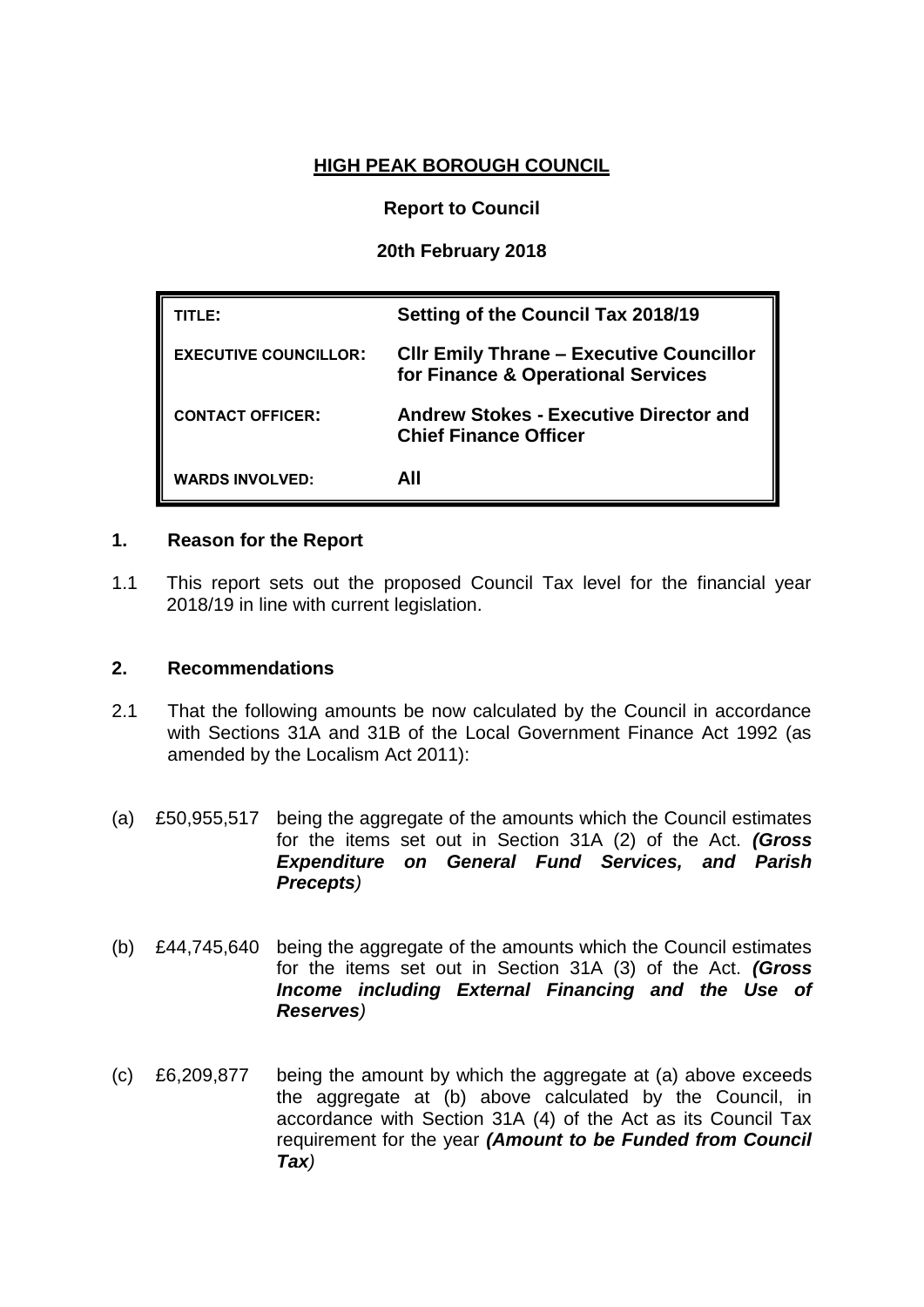- (d) £205.56 being the amount at (c) above divided by the tax base, calculated by the Council, in accordance with Section 31 (B) of the Act, as the basic amount of its Council Tax for the year. *(Average Local Council Tax)*
- (e) Appendix B being Council Tax for the HPBC Borough divided by the tax base plus the Parish Precept and any amounts of special items relating to dwellings in those parts of the Council's area divided the local tax base. *(Band D Charges for each Parish)*
- (f) Appendix C being the amounts given by multiplying the amount at (e) above by the number which, in the proportion applicable to dwellings listed in a particular valuation band divided by the number which in that proportion is applicable to dwellings listed in valuation band D, calculated by the Council as the amounts to be taken into account for the year in respect of categories of dwellings listed in different valuation bands *(Charges for all Bands)*
- (g) Appendix D being the aggregate of the local charges in (f) above and the amounts levied by major precepting authorities. *(Total Council Tax charge for each Band in each Parish)*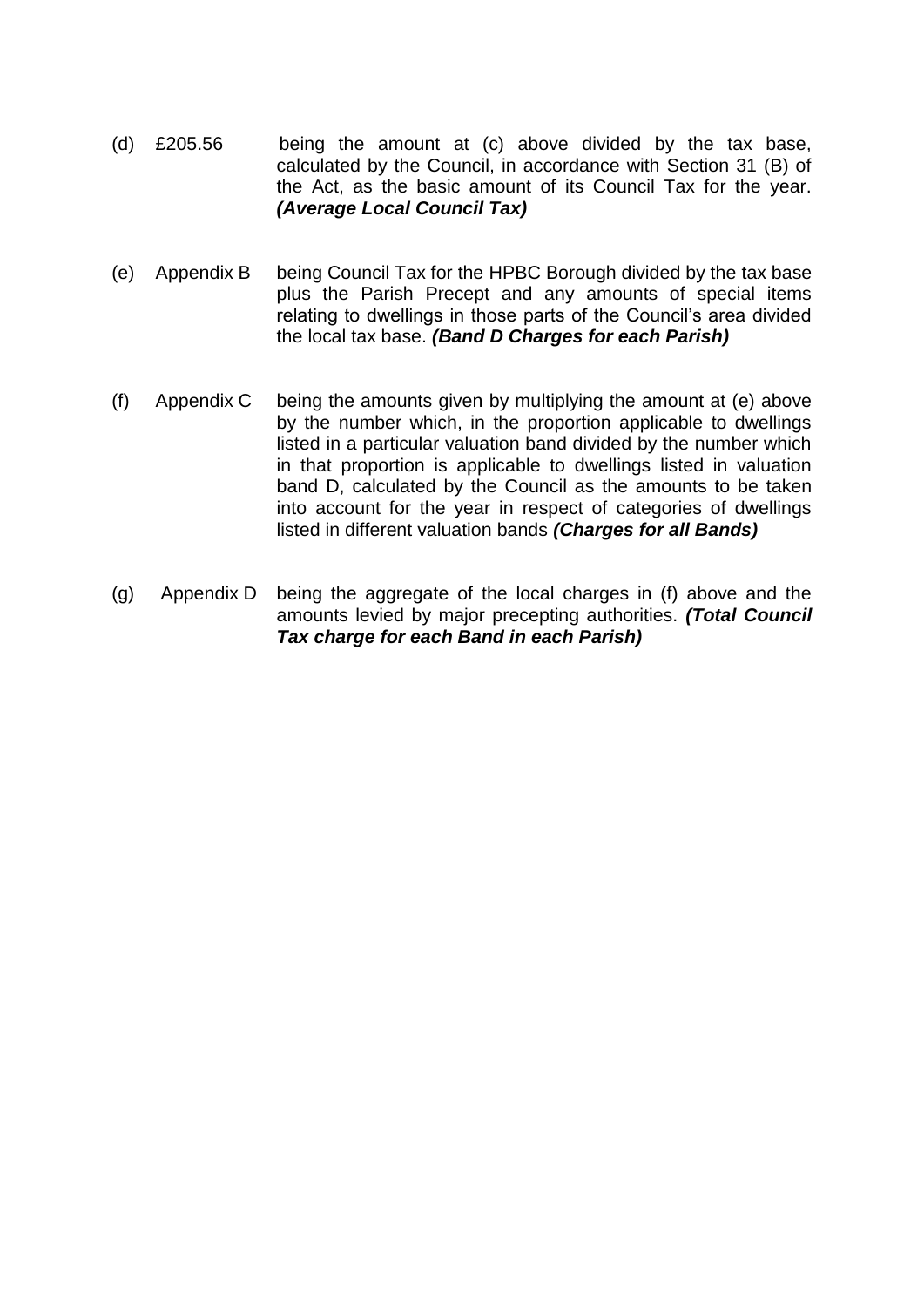## **3. Executive Summary**

3.1 The average council tax to be charged to taxpayers in Band D can be summarised as follows:

| <b>Element</b>                                                     | 2017/18<br>Charge | 2018/19<br>Charge | <b>Increase</b><br>(Decrease) |      |
|--------------------------------------------------------------------|-------------------|-------------------|-------------------------------|------|
|                                                                    | £                 | £                 | £                             | %    |
| <b>High Peak Borough Council</b>                                   | 181.11            | 186.36            | 5.25                          | 2.90 |
| Parish and Town Councils*                                          | 18.67             | 19.20             | 0.53                          | 2.84 |
| <b>Average Local Council Tax</b>                                   | 199.78            | 205.56            | 5.78                          | 2.89 |
| <b>Derbyshire County Council</b>                                   | 1,211.66          | 1,272.12          | 60.46                         | 4.99 |
| Office of the Police & Crime<br><b>Commissioner for Derbyshire</b> | 180.60            | 192.60            | 12.00                         | 6.64 |
| Derbyshire Fire & Rescue Authority                                 | 72.58             | 74.74             | 2.16                          | 2.98 |
| <b>Total Council Tax</b>                                           | 1,664.62          | 1,745.02          | 80.40                         | 4.83 |

\* Parish and Town Council charges vary between parishes and are shown as average values in the above for illustration purposes.

## **4. How this report links with Corporate Priorities**

4.1 Not applicable

## **5. Options**

5.1 There are no options to consider as this report formally sets the Council Tax following resolutions of all of the relevant precepting authorities.

## **6. Implications**

- 6.1 Community Safety None.
- 6.2 Employees None.
- 6.3 Equalities None.
- 6.4 Financial The subject of the report.
- 6.5 Legal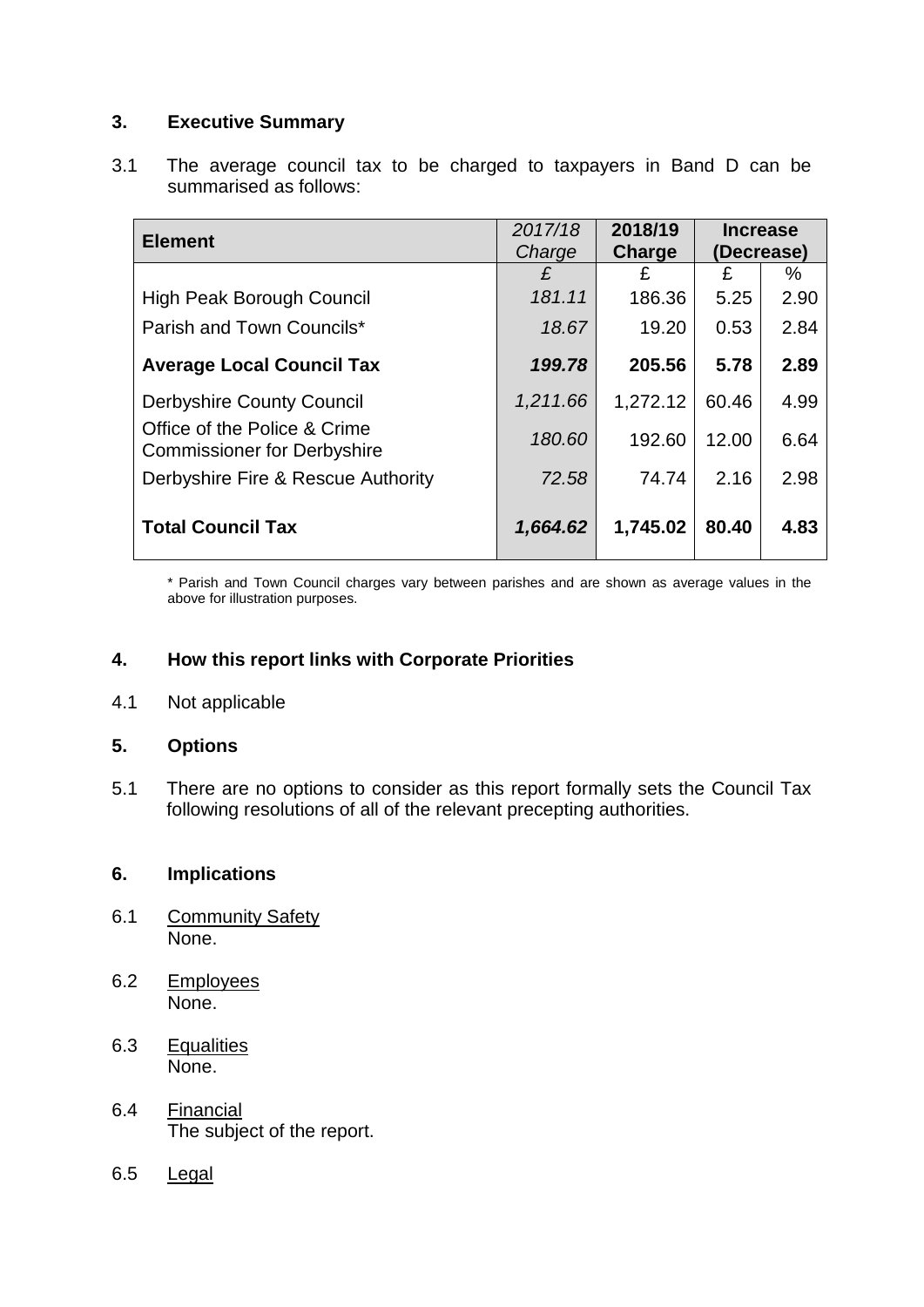None.

- 6.6 Sustainability None.
- 6.7 **Internal and External Consultation:** None.
- 6.8 Risk Assessment: Not applicable

## **ANDREW P STOKES Executive Director (Transformation) & Chief Finance Officer**

#### **Background Papers Contact**

Localism Act 2011 Local Government Finance Act 1992 Local Authorities Finance Settlement 2017/18 Budget Working Papers

Finance and Performance Buxton Town Hall

Claire Hazeldene Finance and Procurement Manager Tel: (01538) 395400 Ext. 4191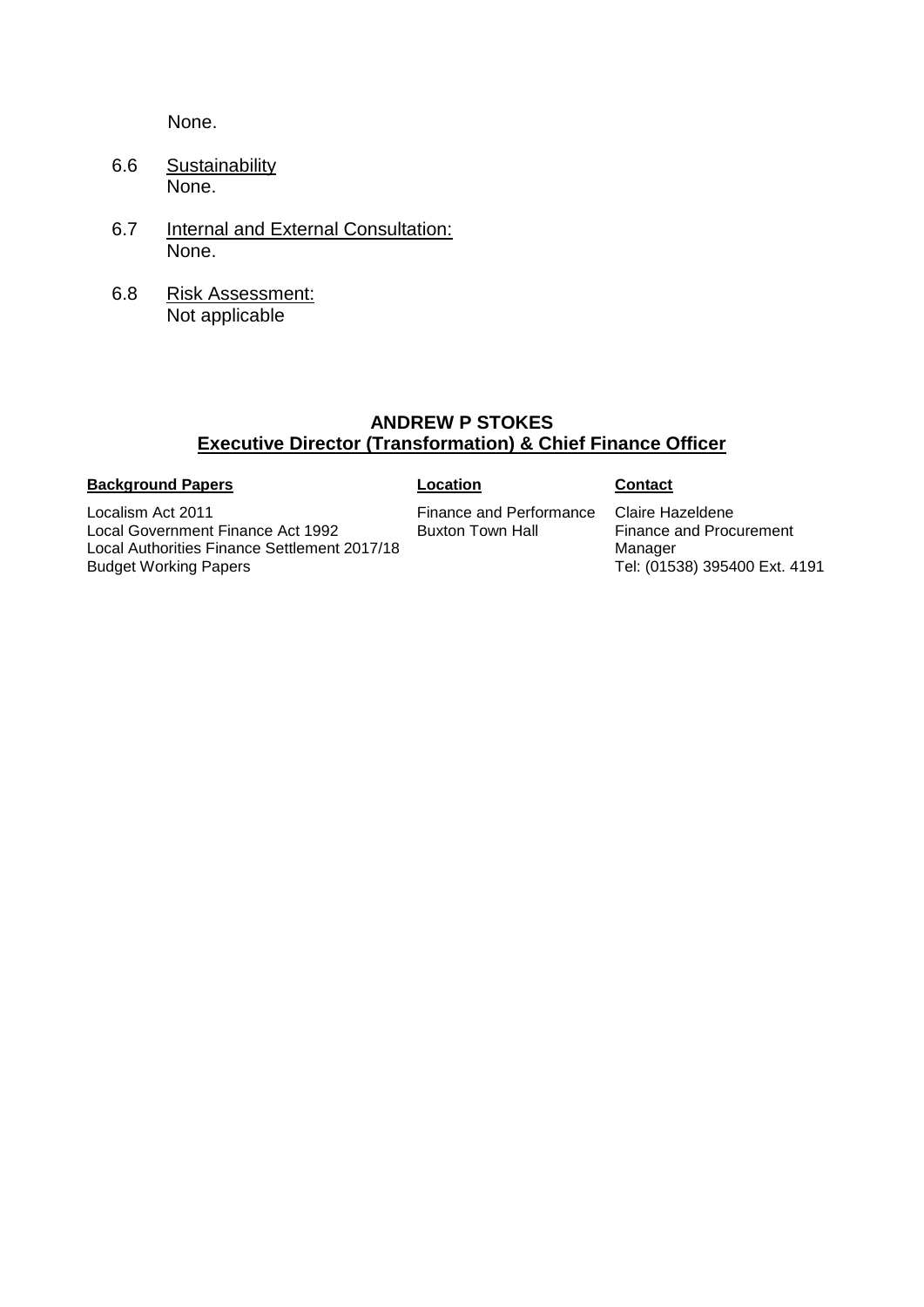## **7 Background and Introduction**

- 7.1 As a borough council, High Peak Borough Council is responsible for the billing and collection of all council tax due from local taxpayers. This means that the Council has to collect council tax to cover not only its own services but also the precepts set by other authorities. The Council Tax levied is therefore made up of six elements:
	- High Peak Borough Council element
	- Parish precepts
	- Derbyshire County Council precept
	- Police & Crime Commissioner for Derbyshire precept
	- Derbyshire Fire & Rescue Authority precept
- 7.2 The setting of the council tax follows a prescribed timetable. The process commences with the setting of the tax base in November, and ends with the formal setting of the Council Tax, which has to be completed by no later than 11th March.
- 7.3 The procedure has to adhere to the requirements of the Local Government Finance Act 1992 (as amended by the Localism Act 2011) and the level of council tax is directly related to the net expenditure of the Council after deducting income from central government grant and other sources of income. Council resolutions also have to adhere to the requirements of legislation and recommendations are therefore written in formal language.

## **8 Council Tax Base & Collection Fund Surplus**

- 8.1 The council tax base for the year 2018/19 is 30,210. A breakdown of the calculation by parish can be seen in column 1 of Appendix A.
- 8.2 After taking into account previous re-distributions, the Collection Fund for Council Tax is predicted to have a surplus at 31st March 2018 of £253,040. The surplus is shared amongst the major precepting authorities i.e. Derbyshire County Council, Police & Crime Commissioner for Derbyshire, Derbyshire Fire & Rescue Authority and this Council. The redistribution is made in proportion to the level of each authority's precept for the year. This Council's share of the surplus is £30,370.

#### **9 High Peak Borough Council Tax**

9.1 On 16th February 2018, the Executive recommended a Borough council tax increase of 2.9%. This involved setting a General Fund Budget of £10,427,240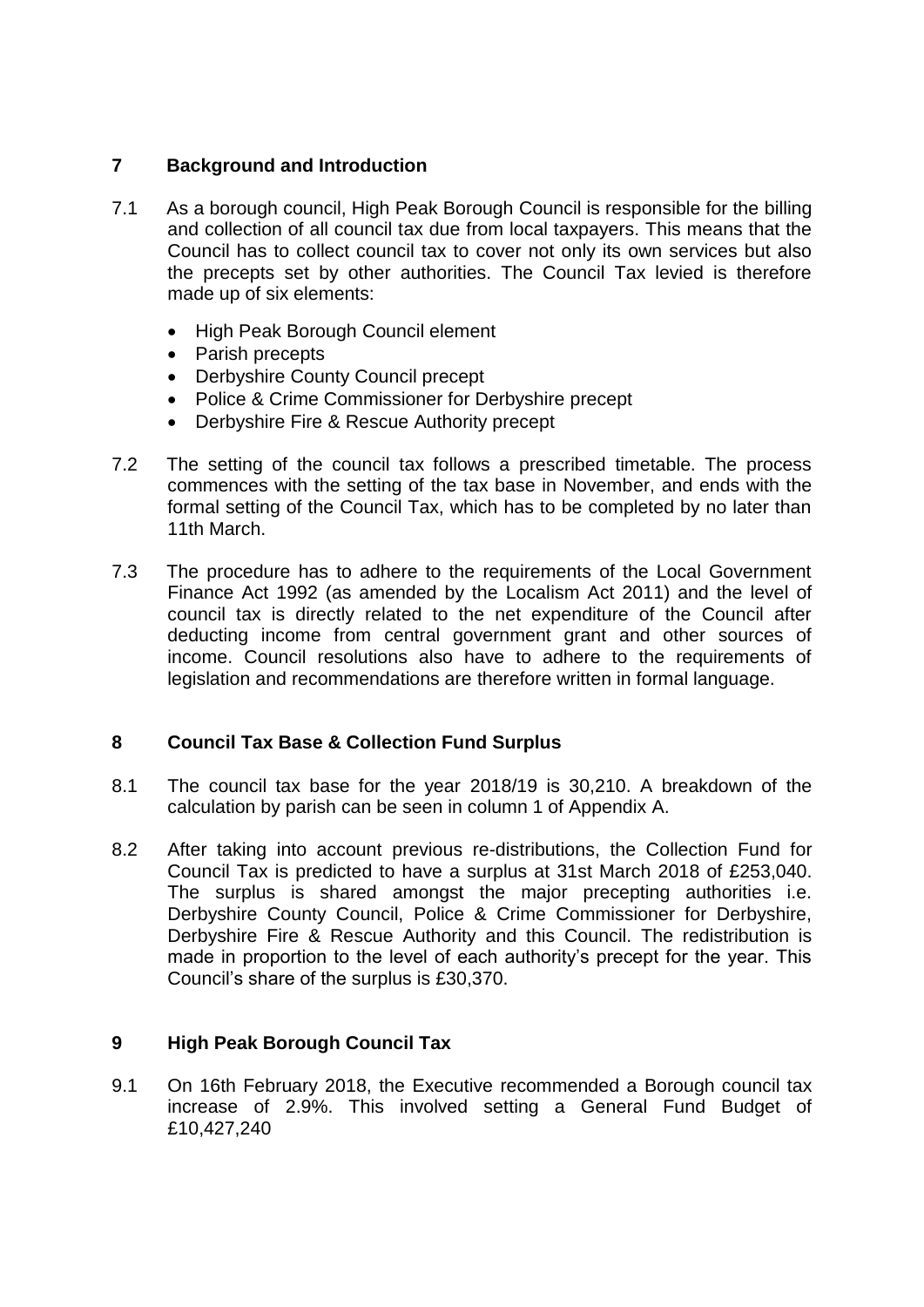9.2 The amount of council tax that the Borough Council is to levy is:

|                                                                                                                                                                                        | <b>TOTAL</b>                                               |
|----------------------------------------------------------------------------------------------------------------------------------------------------------------------------------------|------------------------------------------------------------|
| <b>Total Budget</b><br>Less Contribution from Balances / Reserves<br>Less Council Tax Collection Fund Surplus (HPBC Share)<br>Less Business Rates Collection Fund Deficit (HPBC Share) | £<br>10,427,240<br>(1, 811, 090)<br>(30, 370)<br>1,067,440 |
| Net Expenditure to be financed                                                                                                                                                         | 9,653,220                                                  |
| Less Business Rates Retention<br>Less External Financing                                                                                                                               | (3,491,470)<br>(531, 810)                                  |
| <b>Total Requirement from Borough council tax</b>                                                                                                                                      | 5,629,940                                                  |
|                                                                                                                                                                                        |                                                            |

9.3 The Band D Council Tax is therefore £186.36 (The total requirement from Borough Council Tax divided by the tax base of 30,210). This represents an increase of £5.25 (2.9%) on last year.

#### **10 Parish Council Precepts**

*.*

10.1 Each parish has notified the Council with its precept requirement for the year. The total required by parishes is £579,937.39, which produces an average Band D Council Tax of £19.20. The actual amount levied will vary from parish to parish. A detailed breakdown of the precept requirements and the band D charge for each parish can be seen in columns 2 and 3 of Appendix A.

## **11 Derbyshire County Council Precepts**

11.1 The precept demand issued by Derbyshire County Council is £38,430,720 which produces a Band D council tax of £1,272.12. This represents an increase of £60.46 (4.99%) when compared to the level of tax levied in 2017/18. This increase is made up of £24.23 (2.0%) in respect of Adult Social Care and £36.23 (2.99%) in respect of general Council Tax.

## **12 Office of the Police & Crime Commissioner for Derbyshire Precept**

12.1 In December 2017 the Government announced that in 2018/19 Police and Crime Commissioners would be able to raise their precept by up to £12. In line with this, the precept demand issued by Police & Crime Commissioner for Derbyshire is £5,818,446 which produces a Band D council tax of £192.60.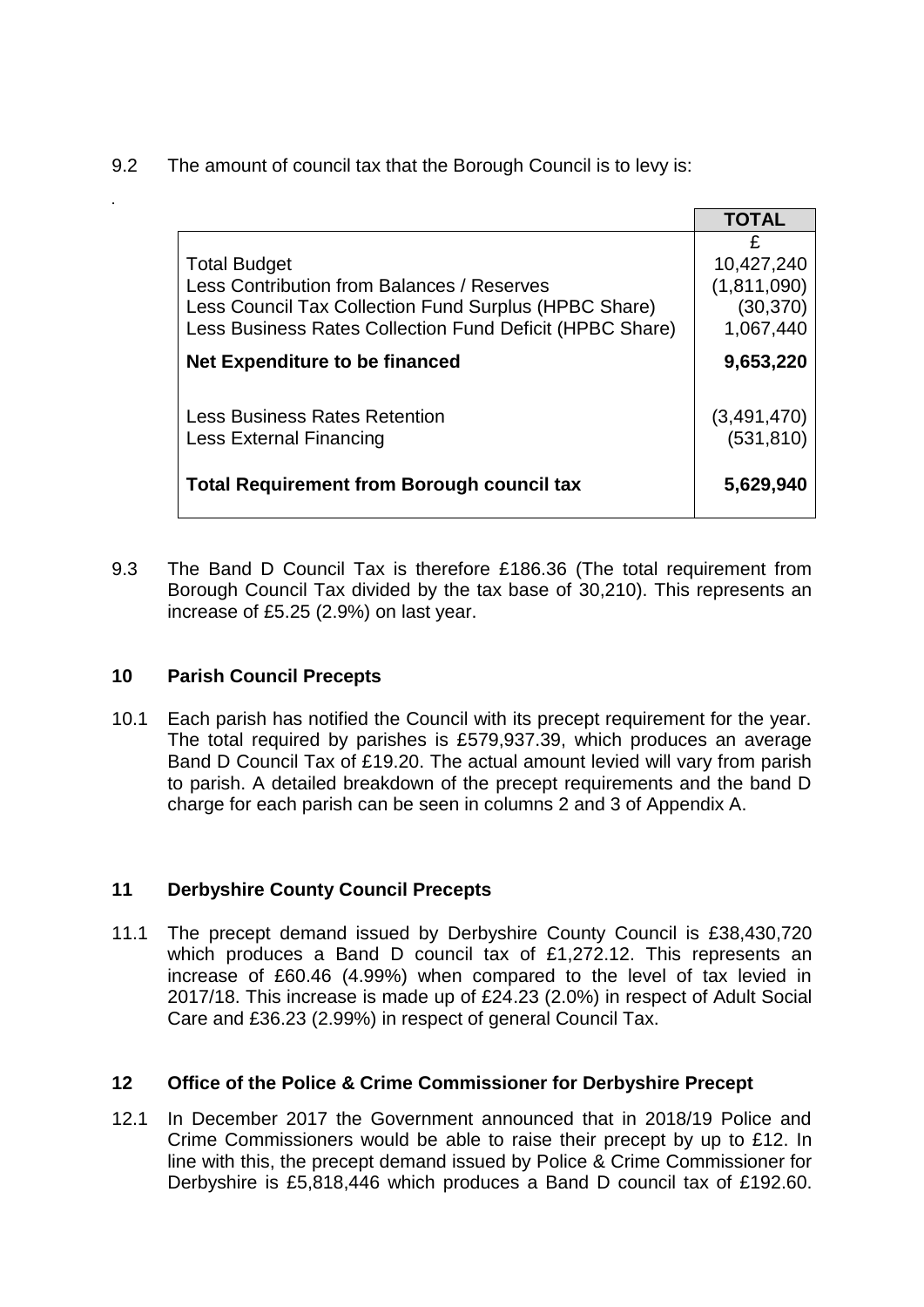This represents an increase of £12.00 (6.64%) when compared to the level of tax levied in 2017/18.

## **13 Derbyshire Fire and Rescue Authority Precept**

13.1 The Derbyshire Fire and Rescue Authority precept demand is £2,257,895 which produces a Band D council tax of £74.74. This represents an increase of £2.16 (2.98%) when compared with the level of precept for 2017/18.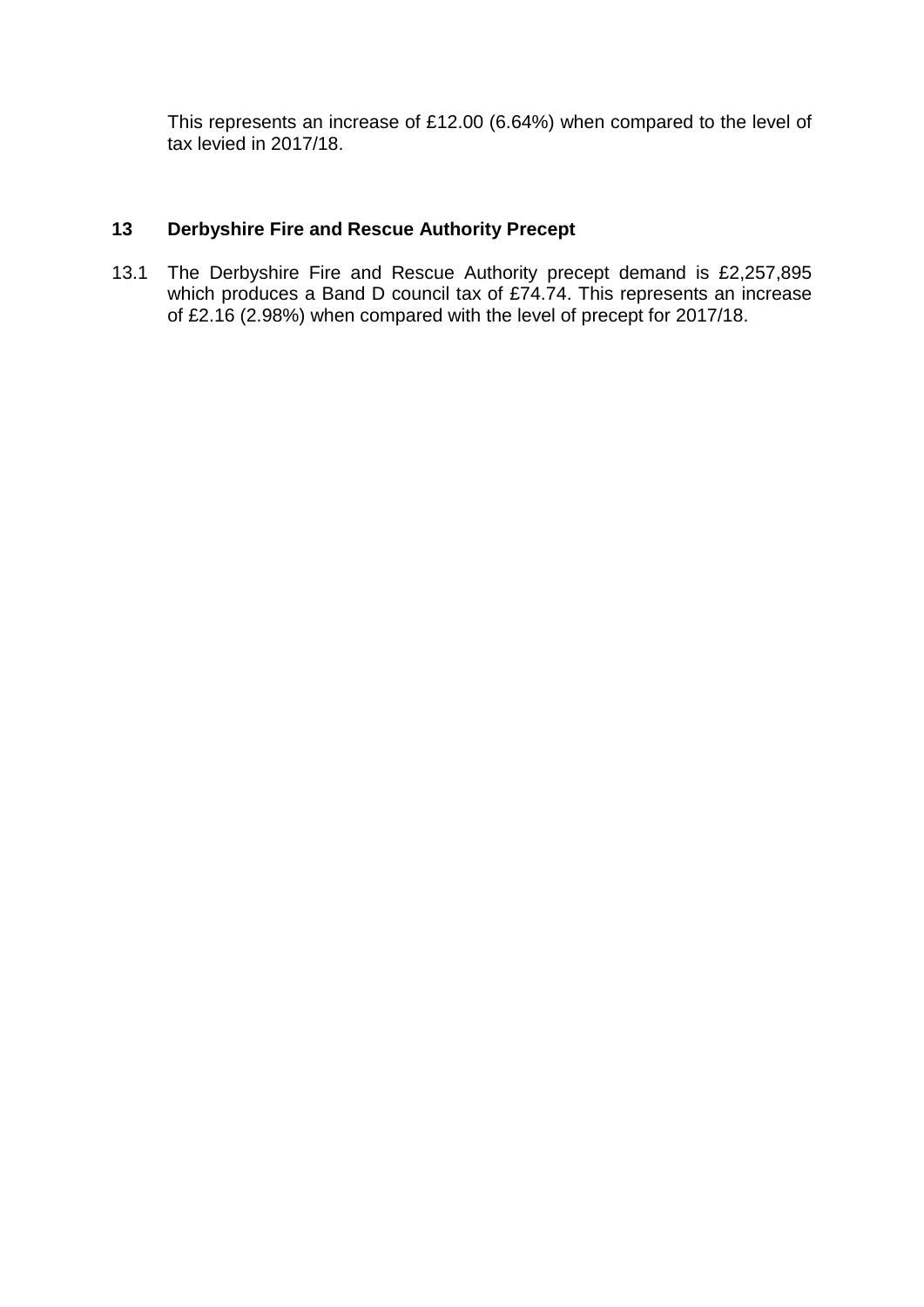# **APPENDIX A**

# **Parish Councils 2018/19**

|                                 | <b>Tax Base</b> | <b>Parish Precept</b> | <b>Band D</b><br>Charge |
|---------------------------------|-----------------|-----------------------|-------------------------|
|                                 |                 |                       |                         |
| <b>Bamford with Thornhill</b>   | 591             | 12,843.00             | 21.73                   |
| Brough & Shatton                | 74              | 0.00                  | 0.00                    |
| Buxton, Hadfield & Glossop      | 15,801          | 0.00                  | 0.00                    |
| Castleton                       | 275             | 11,630.00             | 42.29                   |
| Chapel-en-le-Frith              | 3,223           | 116,511.00            | 36.15                   |
| Charlesworth                    | 949             | 10,852.68             | 11.44                   |
| Chinley, Buxworth & Brownside   | 1,056           | 52,810.56             | 50.01                   |
| Chisworth                       | 145             | 4,573.30              | 31.54                   |
| Derwent & Hope Woodlands        | 48              | 877.00                | 18.27                   |
| Edale                           | 145             | 4,662.77              | 32.16                   |
| <b>Hartington Upper Quarter</b> | 136             | 4,935.44              | 36.29                   |
| Hayfield                        | 1,058           | 47,081.00             | 44.50                   |
| Hope With Aston                 | 406             | 6,516.30              | 16.05                   |
| King Sterndale                  | 51              | 0.00                  | 0.00                    |
| <b>New Mills</b>                | 3,028           | 190,029.25            | 62.76                   |
| Peak Forest                     | 147             | 7,000.00              | 47.62                   |
| Tintwistle                      | 427             | 14,833.09             | 34.74                   |
| <b>Whaley Bridge</b>            | 2,305           | 90,782.00             | 39.38                   |
| Wormhill and Green Fairfield    | 345             | 4,000.00              | 11.59                   |
| TOTAL                           | 30,210          | £579,937.39           | £19.20                  |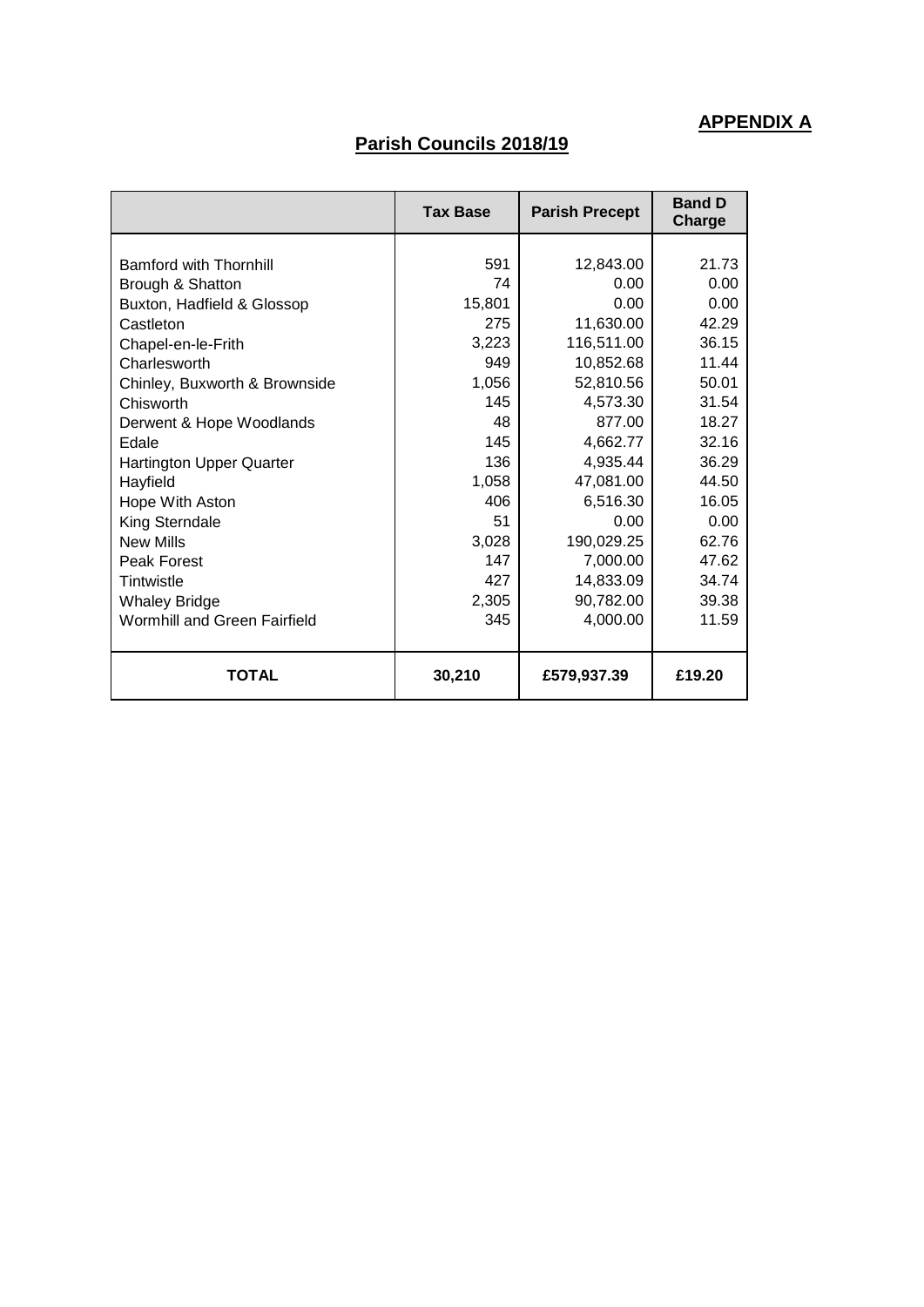# **APPENDIX B**

#### **Local Council Tax at Band D – 2018/19**

*(Total of the Borough charge plus the named Town or Parish Council)*

| <b>Parish</b>                                                                                                                                                        | Borough &<br><b>Parish</b>                                                |
|----------------------------------------------------------------------------------------------------------------------------------------------------------------------|---------------------------------------------------------------------------|
| Bamford with Thornhill<br>Brough & Shatton<br>Buxton, Hadfield & Glossop<br>Castleton                                                                                | £208.09<br>£186.36<br>£186.36<br>£228.65<br><b>£222.51</b>                |
| Chapel-en-le-Frith<br>Charlesworth<br>Chinley, Buxworth & Brownside<br>Chisworth<br>Derwent & Hope Woodlands<br>Edale<br><b>Hartington Upper Quarter</b><br>Hayfield | £197.80<br>£236.37<br>£217.90<br>£204.63<br>£218.52<br>£222.65<br>£230.86 |
| Hope With Aston<br>King Sterndale<br><b>New Mills</b><br>Peak Forest<br>Tintwistle<br><b>Whaley Bridge</b><br>Wormhill and Green Fairfield                           | £202.41<br>£186.36<br>£249.12<br>£233.98<br>£221.10<br>£225.74<br>£197.95 |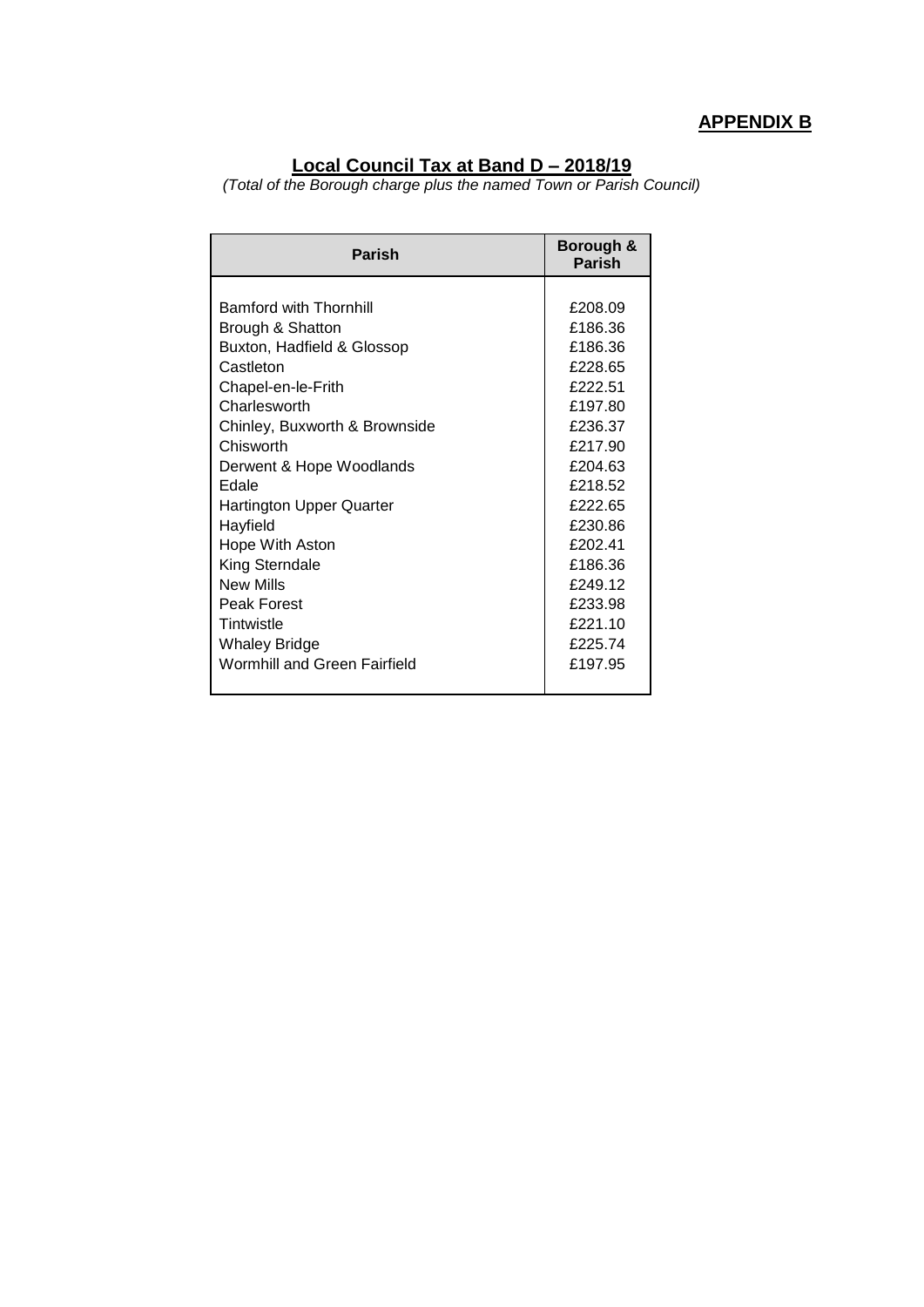# **APPENDIX C**

#### **Local Council Tax All Bands – 2018/19**

*(Total of the Borough charge plus the named Town or Parish Council)*

| <b>Parish</b>                       | <b>BAND A</b> | <b>BAND B</b> | <b>BAND C</b> | <b>BAND D</b> | <b>BANDE</b> | <b>BANDF</b> | <b>BAND G</b> | <b>BANDH</b> |
|-------------------------------------|---------------|---------------|---------------|---------------|--------------|--------------|---------------|--------------|
|                                     | 6             | 7             | 8             | 9             | 11           | 13           | 15            | 18           |
|                                     | £             | £             | £             | £             | £            | £            | £             | £            |
| <b>Bamford with Thornhill</b>       | 138.73        | 161.85        | 184.97        | 208.09        | 254.33       | 300.58       | 346.82        | 416.18       |
| Brough & Shatton                    | 124.24        | 144.95        | 165.65        | 186.36        | 227.77       | 269.19       | 310.60        | 372.72       |
| Buxton, Hadfield & Glossop          | 124.24        | 144.95        | 165.65        | 186.36        | 227.77       | 269.19       | 310.60        | 372.72       |
| Castleton                           | 152.43        | 177.84        | 203.24        | 228.65        | 279.46       | 330.28       | 381.08        | 457.30       |
| Chapel-en-le-Frith                  | 148.34        | 173.07        | 197.78        | 222.51        | 271.95       | 321.41       | 370.85        | 445.02       |
| Charlesworth                        | 131.87        | 153.85        | 175.82        | 197.80        | 241.75       | 285.71       | 329.67        | 395.60       |
| Chinley, Buxworth &                 |               |               |               |               |              |              |               |              |
| <b>Brownside</b>                    | 157.58        | 183.85        | 210.10        | 236.37        | 288.89       | 341.43       | 393.95        | 472.74       |
| Chisworth                           | 145.27        | 169.48        | 193.69        | 217.90        | 266.32       | 314.75       | 363.17        | 435.80       |
| Derwent & Hope Woodlands            | 136.42        | 159.16        | 181.89        | 204.63        | 250.10       | 295.58       | 341.05        | 409.26       |
| Edale                               | 145.68        | 169.96        | 194.24        | 218.52        | 267.08       | 315.64       | 364.20        | 437.04       |
| Hartington Upper Quarter            | 148.43        | 173.18        | 197.91        | 222.65        | 272.12       | 321.61       | 371.08        | 445.30       |
| Hayfield                            | 153.91        | 179.56        | 205.21        | 230.86        | 282.16       | 333.47       | 384.77        | 461.72       |
| Hope With Aston                     | 134.94        | 157.43        | 179.92        | 202.41        | 247.39       | 292.37       | 337.35        | 404.82       |
| King Sterndale                      | 124.24        | 144.95        | 165.65        | 186.36        | 227.77       | 269.19       | 310.60        | 372.72       |
| <b>New Mills</b>                    | 166.08        | 193.76        | 221.44        | 249.12        | 304.48       | 359.84       | 415.20        | 498.24       |
| Peak Forest                         | 155.99        | 181.99        | 207.98        | 233.98        | 285.97       | 337.97       | 389.97        | 467.96       |
| Tintwistle                          | 147.40        | 171.97        | 196.53        | 221.10        | 270.23       | 319.37       | 368.50        | 442.20       |
| <b>Whaley Bridge</b>                | 150.49        | 175.58        | 200.65        | 225.74        | 275.90       | 326.07       | 376.23        | 451.48       |
| <b>Wormhill and Green Fairfield</b> | 131.97        | 153.96        | 175.95        | 197.95        | 241.94       | 285.93       | 329.92        | 395.90       |
|                                     |               |               |               |               |              |              |               |              |